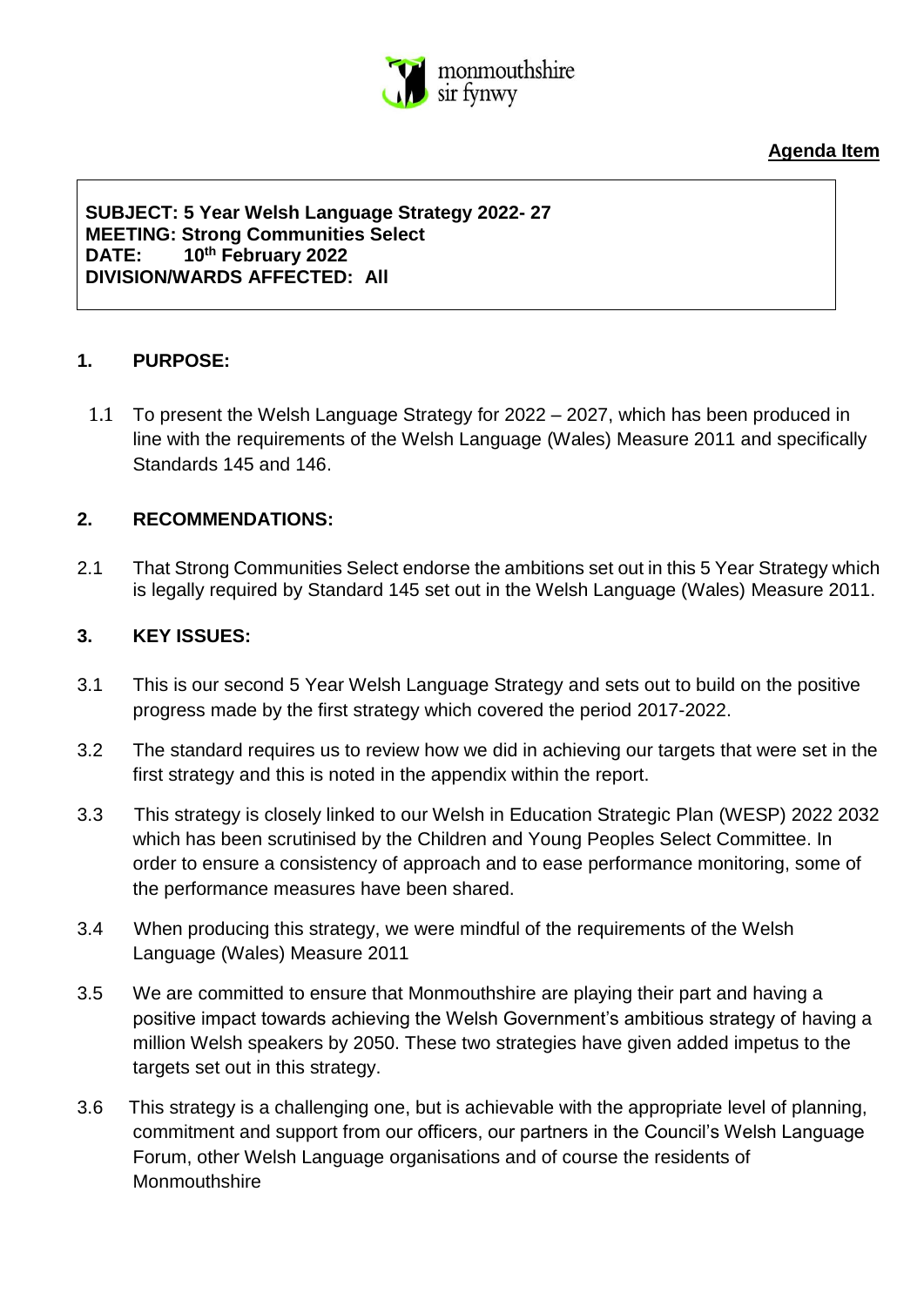- 3.7 It is worth noting at this point that the targets in this 5 Year Welsh Language Strategy and the WESP 2022-2032 may be subject to change dependent upon whether amendments are made in the light of comments or suggestions made in the public consultations that are ongoing at the time of this report.
- 3.8 The official public consultation ended on the  $30<sup>th</sup>$  of January 2022 and in total there were 30 responses received from a mixture of members of the public, schools and Welsh Language groups. A report on the responses received will be made available to view before the meeting of the scrutiny committee on the  $10<sup>th</sup>$  of February.

## **4. REASONS:**

Monmouthshire County Council has a statutory responsibility to produce a 5 Year Welsh Language Strategy 2022 – 2022 under the Welsh Language (Wales) Measure 2011.

## **5. RESOURCE IMPLICATIONS:**

5.1 There are potentially some additional financial resource implications arising out of this strategy.

# **6. SUSTAINABLE DEVELOPMENT AND EQUALITY IMPLICATIONS:**

There are no significant equality impacts identified and this strategy is designed to have positive impacts on the Welsh Language.

The actual impacts from this report's recommendations will be reviewed annually.

## **7. CONSULTEES:**

7.1 The strategy is currently the subject of a formal consultation that is running between the 13th December 2021 and the 30th of January 2022. Strong Communities Select, Menter Iaith Blaenau Gwent Torfaen Mynwy (MIBGTM), the Urdd, Mudiad Meithrin, Rhieni Dros Addysg Gymraeg (RHAG). A public consultation exercise was published on the Council website, Facebook and Twitter and sent also to Ysgol Gymraeg Y Fenni, Ysgol Gymraeg Y Ffin, Ysgol Gyfun Gwynllyw and Ysgol Gyfun Gwent Is Coed and all English medium schools in Monmouthshire.

## **8. BACKGROUND PAPERS:**

Monmouthshire County Council's Welsh Language Standards

## **9. AUTHOR:**

Alan Burkitt Policy Officer Equalities and Welsh Language

# **10. CONTACT DETAILS:**

**Tel:** 01633 644010